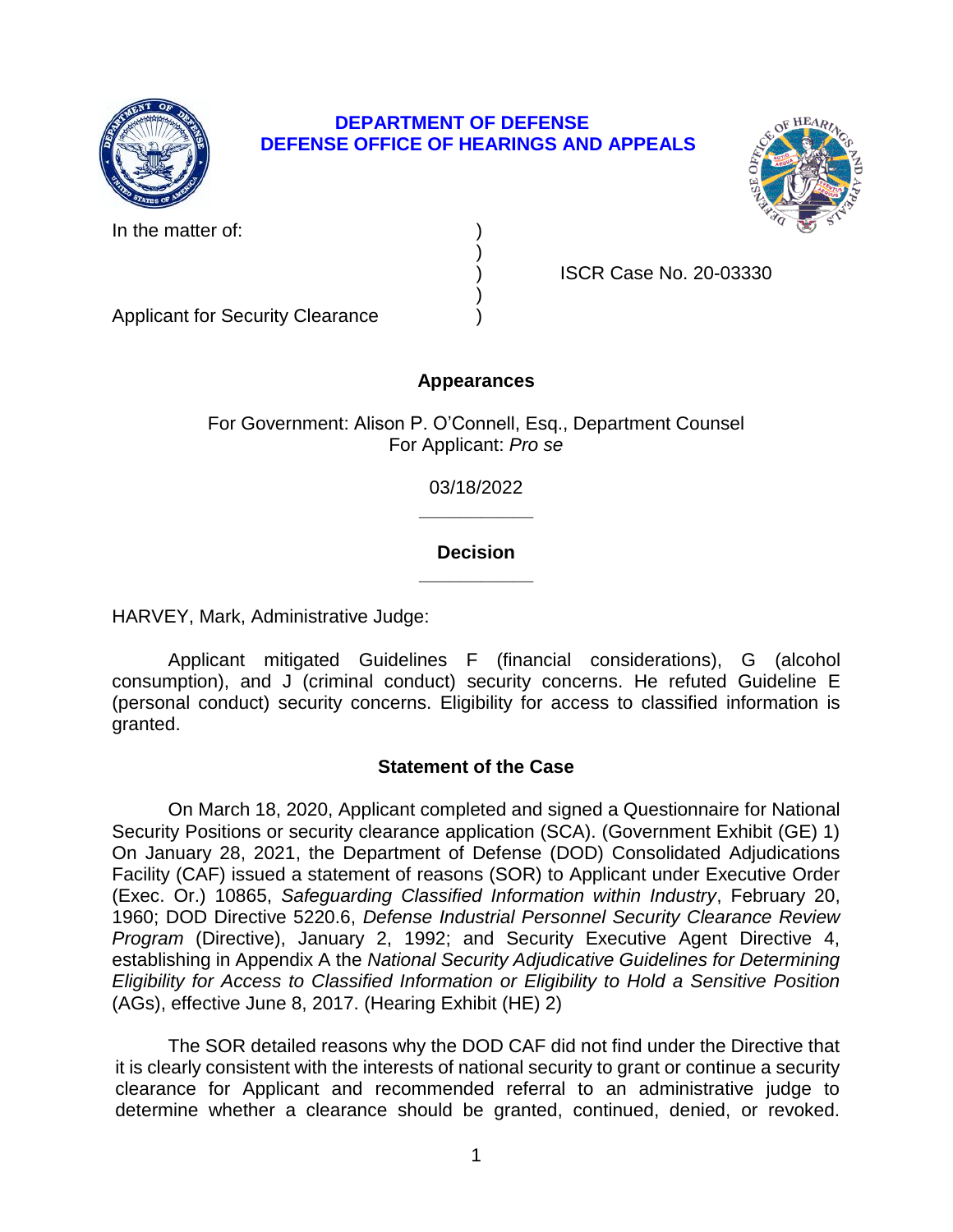On February 11, 2021, Applicant responded to the SOR and requested a hearing. (HE Specifically, the SOR set forth security concerns arising under Guidelines F, G, J, and E. 3)

 On April 30, 2021, Department Counsel was ready to proceed, and on November 19, 2021, the case was assigned to me. On January 6, 2022, the Defense Office of Hearings and Appeals (DOHA) issued a notice of hearing, setting the hearing for February 10, 2022. The hearing was held as scheduled using Microsoft Teams video teleconference.

 During the hearing, Department Counsel offered seven exhibits; Applicant did not offer any exhibits; there were no objections; and all proffered exhibits were admitted into evidence. (Transcript (Tr.) 10, 13-15; GE 1-7) On February 18, 2022, DOHA received a transcript of the hearing. On February 23, 2022, Applicant provided one exhibit, which was admitted without objection. (Applicant Exhibit (AE) A) The record closed on February 24, 2022. (Tr. 41)

 Some details were excluded to protect Applicant's right to privacy. Specific information is available in the cited exhibits and transcript.

## **Findings of Fact**

 2.c, and 2.d. (HE 3) He denied the other SOR allegations. He also provided extenuating and mitigating information. His admissions are accepted as findings of fact. In Applicant's SOR response, he admitted the SOR allegations in ¶¶ 1.f, 2.a, 2.b,

Applicant is a 29-year-old database analyst working for a defense contractor. (Tr. 5, 36; GE 1) He orders repair parts and supplies using a computer. (Tr. 36) In 2010, he graduated from high school, and he attended college for less than one semester. (Tr. 5- 6) He served in the Navy from 2010 to 2018. (Tr. 6, 17) When he was discharged from the Navy, he was a petty officer third class (E-4). (Tr. 7) His Navy specialty was logistics specialist. (Tr. 6) He was discharged for serious misconduct, and he received a general discharge under honorable conditions. (GE 7) In 2011, he married, and in 2017, he was divorced. (Tr. 8) His four children are ages one, two, five, and eight. (Tr. 8)

### **Financial Considerations**

 In January 2018, Applicant's pay was reduced because of a reduction in rank to petty officer third class from a proceeding under Article 15, Uniform Code of Military Justice (UCMJ). (Tr. 22) He was unemployed for about three months after he was discharged from the Navy in March 2018. (Tr. 21) He was underemployed after leaving the Navy. (Tr. 26)

 SOR ¶¶ 1.a, 1.b, and 1.c allege three charged-off debts owed to the same credit union for \$15,988, \$10,459, and \$4,252. SOR ¶¶ 1.d and 1.e allege two charged-off debts owed to a bank for \$3,422 and \$377. SOR ¶ 1.f alleges a medical debt in collection for \$461.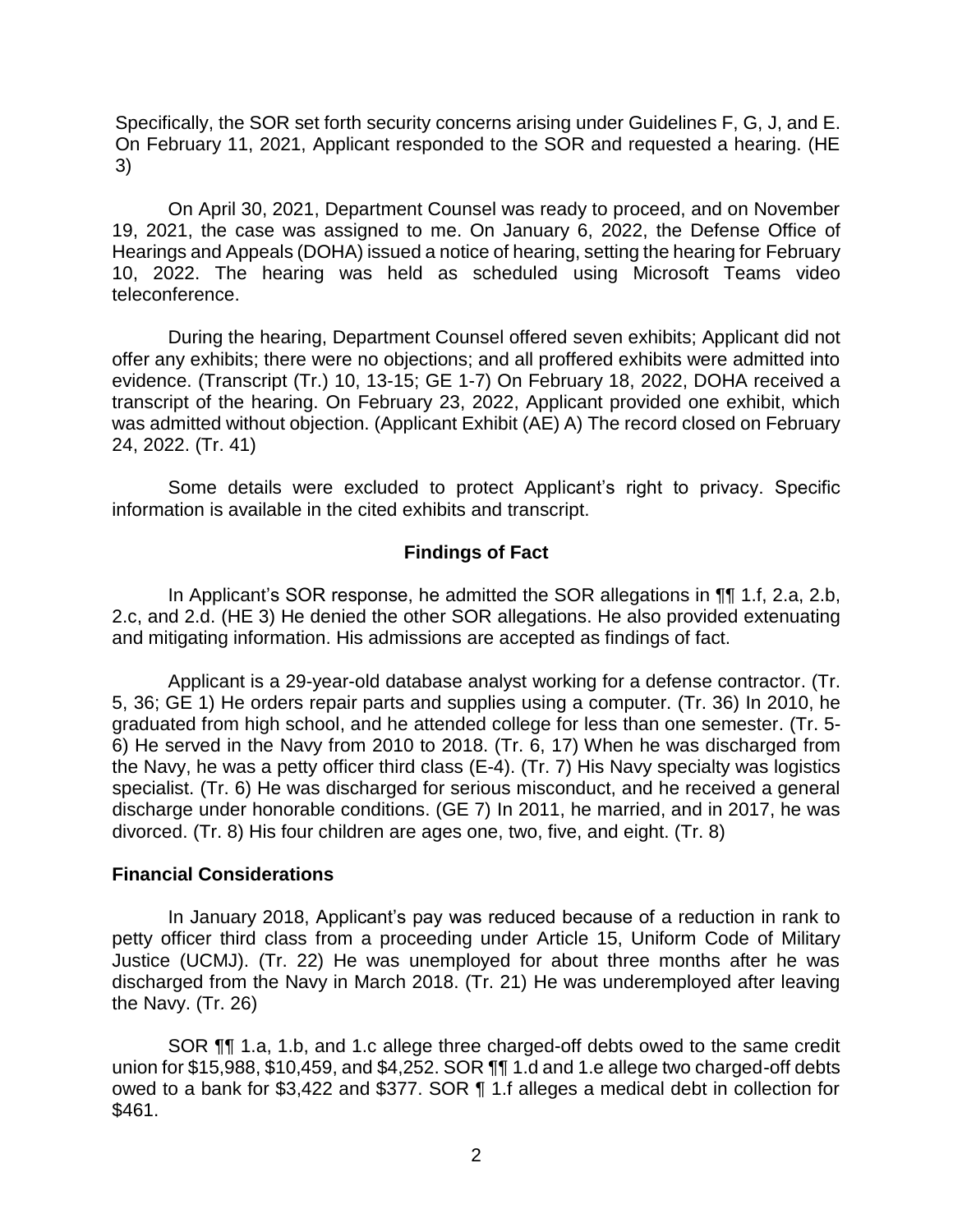In March 2019, Applicant enrolled in a debt reduction program (DRP). (Tr. 26; SOR response at 16) DRP told Applicant that they could settle his debts for 50 percent of the face amount of his debts. (Tr. 27) He made the agreed upon \$524 monthly payments under the DRP. (Tr. 28; SOR response at 17-64) He paid all of the SOR debts except the debt in SOR ¶ 1.a for \$16,588. (Tr. 29-33; AE A at 5) He anticipates the last debt will be paid in 2022; however, it is unclear precisely when the debt will be paid under his payment plan. (Tr. 33; AE A at 5) The DRP indicates the debt is \$8,292, and it is in the process of being paid. (*Id*.) A settlement agreement from the creditor was not provided.

 Applicant completed a personal financial statement (PFS) after his hearing \$1,019; and his monthly net remainder was \$184. (AE A at 1-3) He did not include a payment to DRP in his PFS. Based on his general confusion during the hearing, he may showing his monthly income was \$4,120; his primary payment was monthly alimony of not have understood how to properly complete the PFS.

### **Alcohol Consumption and Criminal Conduct**

SOR ¶¶ 2.a, 2.b, and 3.a allege that Applicant was arrested in about December 2011 for driving while intoxicated (DWI) and underage consumption of alcohol. (GE 2 at 5) His blood alcohol content (BAC) from a breathalyzer test was .13. (GE 2 at 5) He was found guilty of DWI, and received a suspended jail sentence with two years of probation, and a \$500 fine. (*Id*.) He completed a two-day Navy Substance Abuse Rehabilitation Program (SARP) alcohol-impact class. (*Id*.) In January 2012, his commanding officer imposed nonjudicial punishment (NJP) for drunk driving, in violation of Article 111, UCMJ, for the December 2011 DWI, and he was reduced from E-2 to E-1, received forfeitures of half of one month's pay for two months, and restriction for 45 days. (*Id*.) *See* Tr. 18.

 SOR ¶¶ 2.c, 2.d, and 3.a allege Applicant was arrested in about October 2017 for DWI, and reckless driving (speeding). His BAC was .11. (GE 6) He was convicted of DWI, and his driver's license was suspended for one year. (GE 1) The court sentenced him to 365 days in jail (suspended for two years), and he received a \$250 fine. (GE 1) His of Article 111, UCMJ. (GE 6) In November 2017, his commanding officer imposed a reduction from petty officer first class to petty officer second class and 30 days of extra duty as well as forfeiture of one half of one month's pay for two months (suspended). (GE commanding officer imposed NJP for the October 2017 drunk driving offense, in violation 2 at 2) He received an alcohol evaluation from the Navy SARP, which determined he did not need to attend alcohol-related classes, counseling, or treatment. (*Id*.) *See* Tr. 19-20.

 Applicant rarely consumes alcohol, and when he does, he limits his consumption to two drinks. (Tr. 23-25) He does not believe he has a problem with alcohol consumption. (Tr. 25)

## **Personal Conduct**

 SOR ¶ 4.a alleges that in response to the question on his March 18, 2020 SCA about the type of discharge he received, Applicant wrote "Honorable." (GE 1 at 25) His discharge was actually general under honorable conditions. Applicant was told he was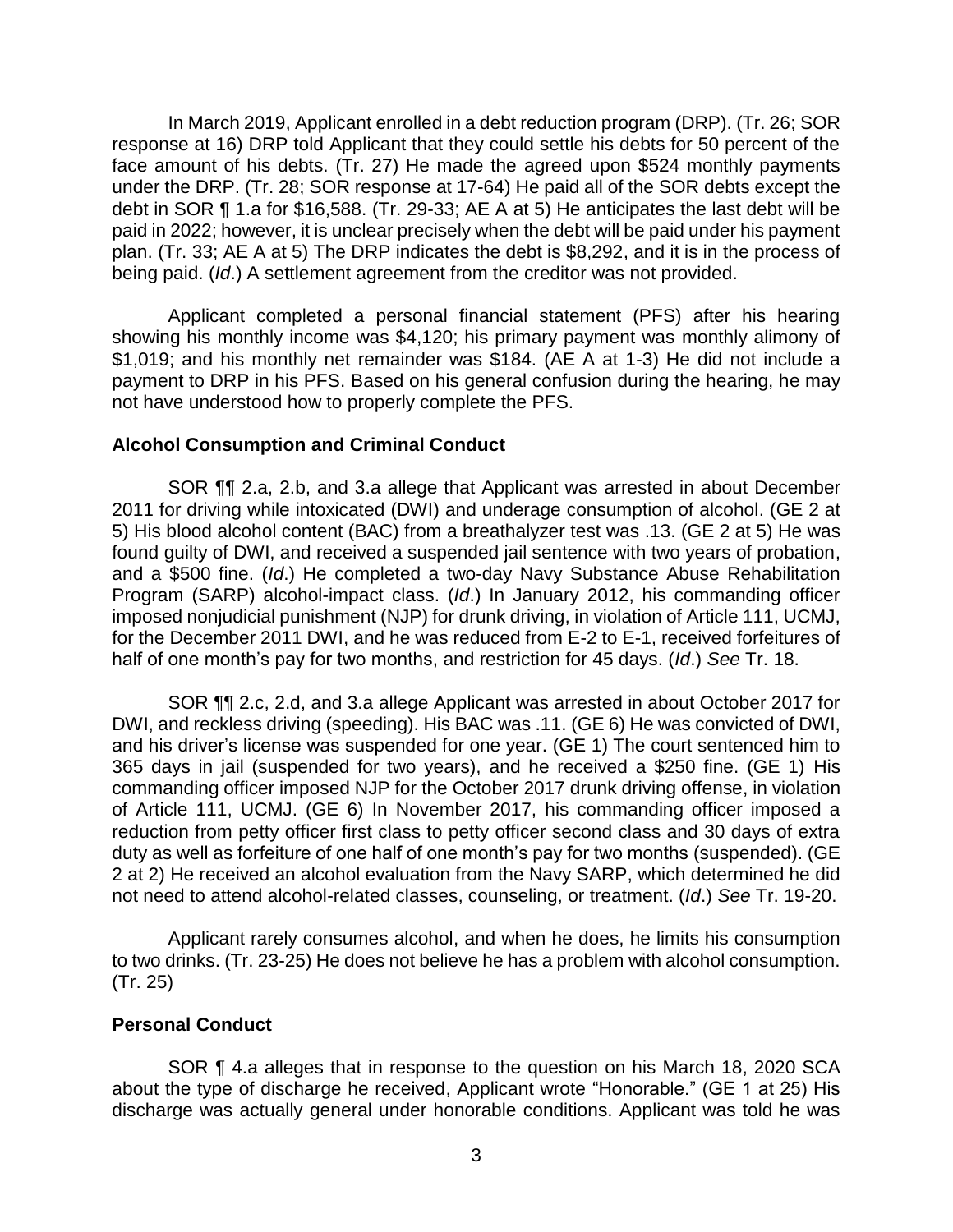going to be entitled to benefits from the Department of Veterans Affairs (VA), and he believed he was getting an honorable discharge. (Tr. 34) After reviewing his DD Form 214, he acknowledged it was a general discharge under honorable conditions. (Tr. 34) He did not intend to deceive security officials with his answer on his SCA. (Tr. 34)

SOR ¶ 4.b alleges that on May 12, 2020, Applicant responded to questions from an Office of Personnel Management (OPM) investigator about his discharge. It alleged that he falsely stated that he served out his contract, and he was not discharged for misconduct. Actually, Applicant received an administrative discharge after having a hearing. (Tr. 21) He said he misunderstood what the OPM investigator was asking him, and he intended to accurately convey the processing of his discharge during the interview. (Tr. 35)

 SOR ¶ 4.c alleges that Applicant's March 18, 2020 SCA asked whether he had ever been charged with an offense involving alcohol, and he failed to disclosed his DWI charges in 2011 and 2017. Applicant disclosed his 2017 DWI arrest, and sentence in civilian court on his SCA. (GE 1 at 38-39) On May 12, 2020, Applicant told an OPM investigator that he failed to disclose his 2011 DWI charge on his SCA because he failed to carefully read the question, and he believed he only had to disclose charges in the previous seven years. (GE 2 at 5). He did not intend to deceive anyone with his answers about his DWIs. (Tr. 35)

### **Character Evidence**

 Applicant received the following Navy ribbons and medals: National Defense Service Medal; Navy "E" Ribbon (2); Navy Good Conduct Medal (2); Inherent Resolve Campaign Medal; Global War on Terrorism Service Medal; and Sea Service Deployment Ribbon. (GE 7)

#### **Policies**

 The U.S. Supreme Court has recognized the substantial discretion of the Executive Branch in regulating access to information pertaining to national security emphasizing, "no one has a 'right' to a security clearance." *Department of the Navy v. Egan*, 484 U.S. 518, 528 (1988). As Commander in Chief, the President has the authority to control access to information bearing on national security and to determine whether an individual is sufficiently trustworthy to have access to such information." *Id*. at 527. The President has authorized the Secretary of Defense or his designee to grant applicant's eligibility for access to classified information "only upon a finding that it is clearly consistent with the national interest to do so." Exec. Or. 10865.

 Eligibility for a security clearance is predicated upon the applicant meeting the criteria contained in the adjudicative guidelines. These guidelines are not inflexible rules of law. Instead, recognizing the complexities of human behavior, these guidelines are applied in conjunction with an evaluation of the whole person. An administrative judge's overarching adjudicative goal is a fair, impartial, and commonsense decision. An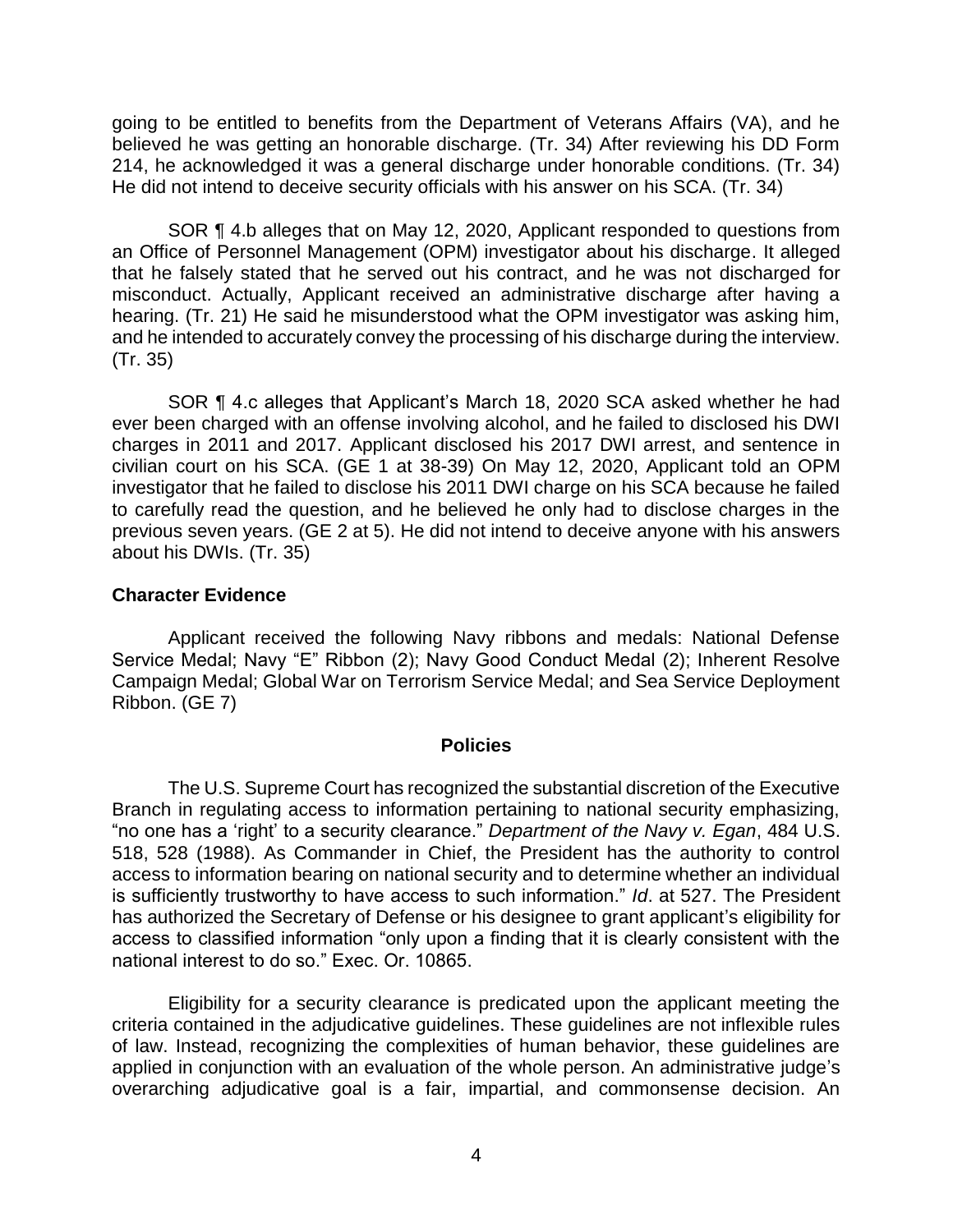administrative judge must consider all available, reliable information about the person, past and present, favorable and unfavorable.

 The Government reposes a high degree of trust and confidence in persons with access to classified information. This relationship transcends normal duty hours and endures throughout off-duty hours. Decisions include, by necessity, consideration of the possible risk the applicant may deliberately or inadvertently fail to safeguard classified information. Such decisions entail a certain degree of legally permissible extrapolation about potential, rather than actual, risk of compromise of classified information. Clearance decisions must be "in terms of the national interest and shall in no sense be a determination as to the loyalty of the applicant concerned." *See* Exec. Or. 10865 § 7. Thus, nothing in this decision should be construed to suggest that it is based, in whole or in part, on any express or implied determination about applicant's allegiance, loyalty, or patriotism. It is merely an indication the applicant has not met the strict guidelines the President, Secretary of Defense, and DNI have established for issuing a clearance.

 Initially, the Government must establish, by substantial evidence, conditions in the personal or professional history of the applicant that may disqualify the applicant from being eligible for access to classified information. The Government has the burden of establishing controverted facts alleged in the SOR. *See Egan*, 484 U.S. at 531. "Substantial evidence" is "more than a scintilla but less than a preponderance." *See v. Washington Metro. Area Transit Auth.*, 36 F.3d 375, 380 (4th Cir. 1994). "The Directive presumes there is a nexus or rational connection between proven conduct under any of the Guidelines and an applicant's security eligibility. Direct or objective evidence of nexus is not required." ISCR Case No. 18-02581 at 4 (App. Bd. Jan. 14, 2020) (citing ISCR Case No. 15-08385 at 4 (App. Bd. May 23, 2018)).

Once the Government establishes a disqualifying condition by substantial evidence, the burden shifts to the applicant to rebut, explain, extenuate, or mitigate the facts. Directive ¶ E3.1.15. An applicant "has the ultimate burden of demonstrating that it is clearly consistent with the national interest to grant or continue his [or her] security clearance." ISCR Case No. 01-20700 at 3 (App. Bd. Dec. 19, 2002). The burden of disproving a mitigating condition never shifts to the Government. *See* ISCR Case No. 02- 31154 at 5 (App. Bd. Sep. 22, 2005). "[S]ecurity clearance determinations should err, if they must, on the side of denials." *Egan*, 484 U.S. at 531; *see* AG ¶ 2(b).

### **Analysis**

### **Alcohol Consumption**

AG ¶ 21 articulates the Government's concern about alcohol consumption, "Excessive alcohol consumption often leads to the exercise of questionable judgment or the failure to control impulses, and can raise questions about an individual's reliability and trustworthiness."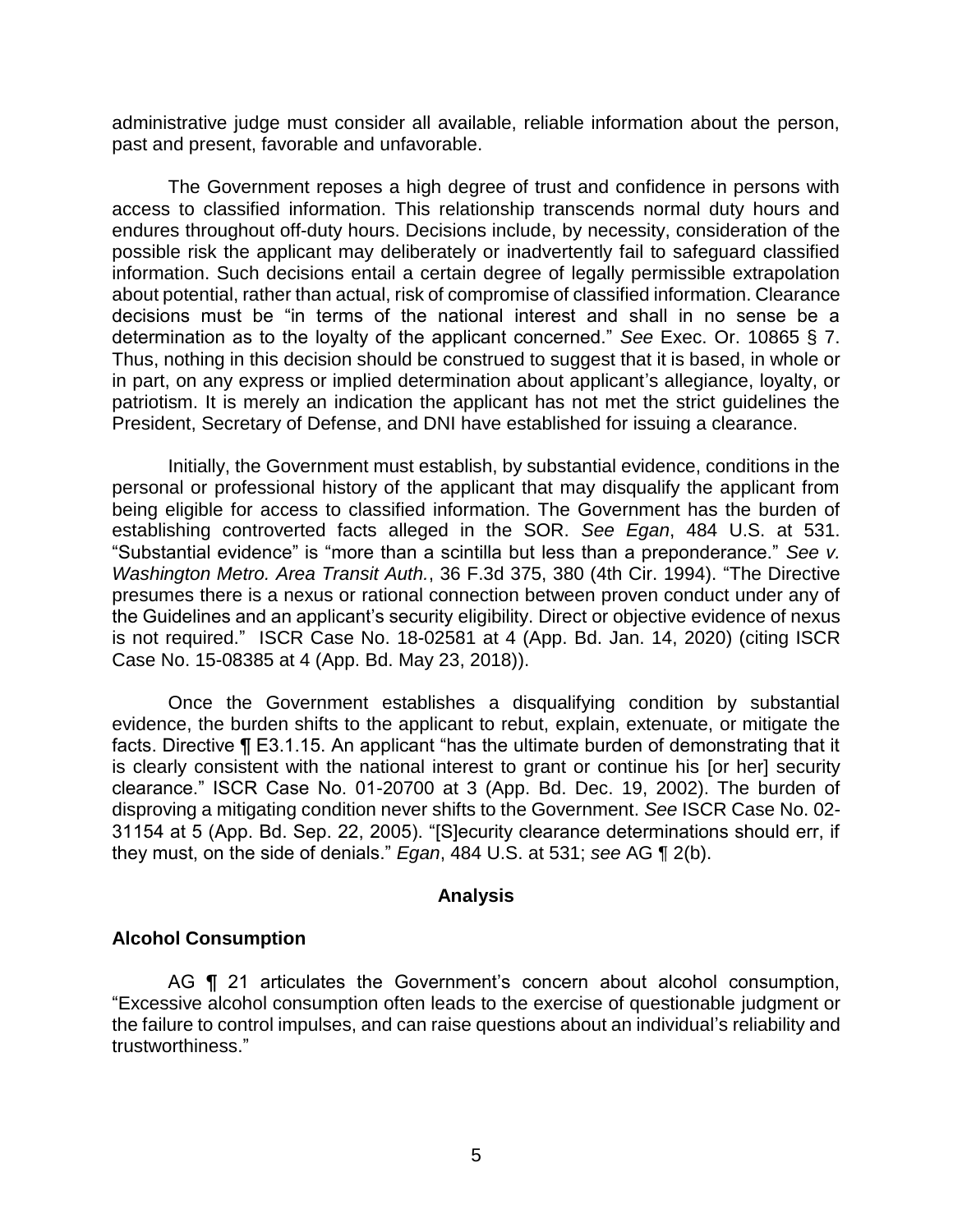AG **[1** 22 lists conditions that could raise a security concern and may be disqualifying in this case including:

(a) alcohol-related incidents away from work, such as driving while under the influence, fighting, child or spouse abuse, disturbing the peace, or other incidents of concern, regardless of the frequency of the individual's alcohol use or whether the individual has been diagnosed with alcohol use disorder; and

(c) habitual or binge consumption of alcohol to the point of impaired judgment, regardless of whether the individual is diagnosed with alcohol use disorder.

AG  $\P$  22(a) and 22(c) apply. In 2011 and 2017, Applicant had alcohol-related driving incidents involving the police and the courts. For the 2011 DWI, his BAC was .13, and for the 2017 DWI, his BAC was .11. He was convicted of two DWIs, and he received NJP for both offenses. "Binge drinking is the most common pattern of excessive alcohol use in the United States." *See* the Center for Disease Control website, (stating "The National Institute on Alcohol Abuse and Alcoholism defines binge drinking as a pattern of drinking that brings a person's blood alcohol concentration (BAC) to 0.08 grams percent or above. This typically happens when men consume 5 or more drinks, and when women consume 4 or more drinks, in about 2 hours."), [https://www.cdc.gov/alcohol/fact](https://www.cdc.gov/alcohol/fact-sheets/binge-drinking.htm)- sheets/binge-drinking.htm. There are other definitions of "binge alcohol consumption" that involve different alcohol-consumption amounts and patterns. He engaged in bingealcohol consumption to the extent of impaired judgment.

AG ¶ 23 details conditions that could mitigate security concerns including:

(a) so much time has passed, or the behavior was so infrequent, or it happened under such unusual circumstances that it is unlikely to recur or does not cast doubt on the individual's current reliability, trustworthiness, or judgment;

(b) the individual acknowledges his or her pattern of maladaptive alcohol use, provides evidence of actions taken to overcome this problem, and has demonstrated a clear and established pattern of modified consumption or abstinence in accordance with treatment recommendations;

(c) the individual is participating in counseling or a treatment program, has no previous history of treatment and relapse, and is making satisfactory progress in a treatment program; and

(d) the individual has successfully completed a treatment program along with any required aftercare, and has demonstrated a clear and established pattern of modified consumption or abstinence in accordance with treatment recommendations.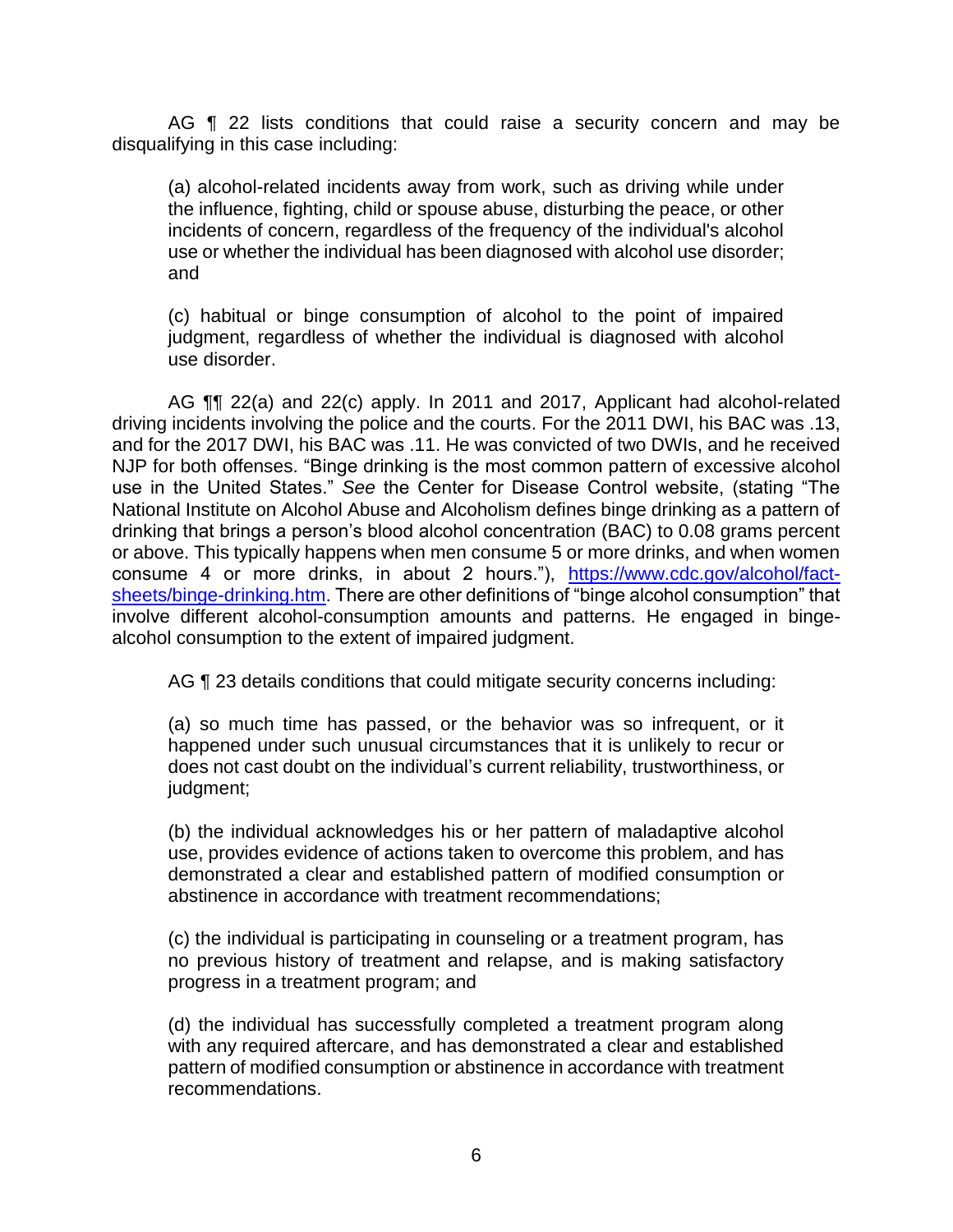In ISCR Case No. 10-04641 at 4 (App. Bd. Sept. 24, 2013), the DOHA Appeal Board concisely explained Applicant's responsibility for proving the applicability of mitigating conditions as follows:

Once a concern arises regarding an Applicant's security clearance eligibility, there is a strong presumption against the grant or maintenance of a security clearance. *See Dorfmont v. Brown*, 913 F. 2d 1399, 1401 (9th Cir. 1990), *cert. denied*, 499 U.S. 905 (1991). After the Government presents evidence raising security concerns, the burden shifts to the applicant to rebut or mitigate those concerns. *See* Directive ¶ E3.1.15. The standard applicable in security clearance decisions is that articulated in *Egan*, *supra*. "Any doubt concerning personnel being considered for access to classified information will be resolved in favor of the national security." Directive, Enclosure 2, [App. A] ¶ 2(b).

Security clearance cases are difficult to compare, especially under Guideline G, because the facts, degree, and timing of the alcohol abuse and rehabilitation show many different permutations. The DOHA Appeal Board has determined in cases of substantial alcohol abuse that AG ¶ 23(b) did not mitigate security concerns unless there was a fairly lengthy period of abstaining from alcohol consumption or responsible alcohol consumption. *See* ISCR Case No. 06-17541 at 3-5 (App. Bd. Jan. 14, 2008); ISCR Case No. 06-08708 at 5-7 (App. Bd. Dec. 17, 2007); ISCR Case No. 04-10799 at 2-4 (App. Bd. Nov. 9, 2007). *See also* ISCR Case No. 08-04232 (App. Bd. Oct. 9, 2009) (affirming denial of security clearance for Applicant with alcohol-related criminal offenses for six years prior to hearing). For example, in ISCR Case No. 05-16753 at 2-3 (App. Bd. Aug. 2, 2007) the Appeal Board reversed the administrative judge's grant of a clearance and noted, "That Applicant continued to drink even after his second alcohol-related arrest vitiates the Judge's application of MC 3."

In ISCR Case No. 05-10019 at 3-4 (App. Bd. Jun. 21, 2007) the Appeal Board reversed an administrative judge's grant of a clearance to an applicant (AB) where AB had several alcohol-related legal problems. However, AB's most recent DUI was in 2000, six years before an administrative judge decided AB's case. AB had reduced his alcohol consumption, but still drank alcohol to intoxication, and sometimes drank alcohol (not to intoxication) before driving. The Appeal Board determined that AB's continued alcohol consumption was not responsible, and the grant of AB's clearance was arbitrary and capricious. *See also* ISCR Case No. 04-12916 at 2-6 (App. Bd. Mar. 21, 2007) (reversing grant of a security clearance where most recent alcohol-related incident was three years before hearing because of overall history of alcohol consumption).

 In ISCR Case No. 18-02526 (App. Bd. Dec. 20, 2019) the applicant "drove vehicles on three occasions while impaired by alcohol between 2000 and 2017." *Id*. at 4. The applicant participated in alcohol-related therapy and counseling, and he abstained from alcohol consumption for two years. *Id*. at 2. The Appeal Board emphasized the lack of an established benchmark period of abstinence from alcohol consumption stating: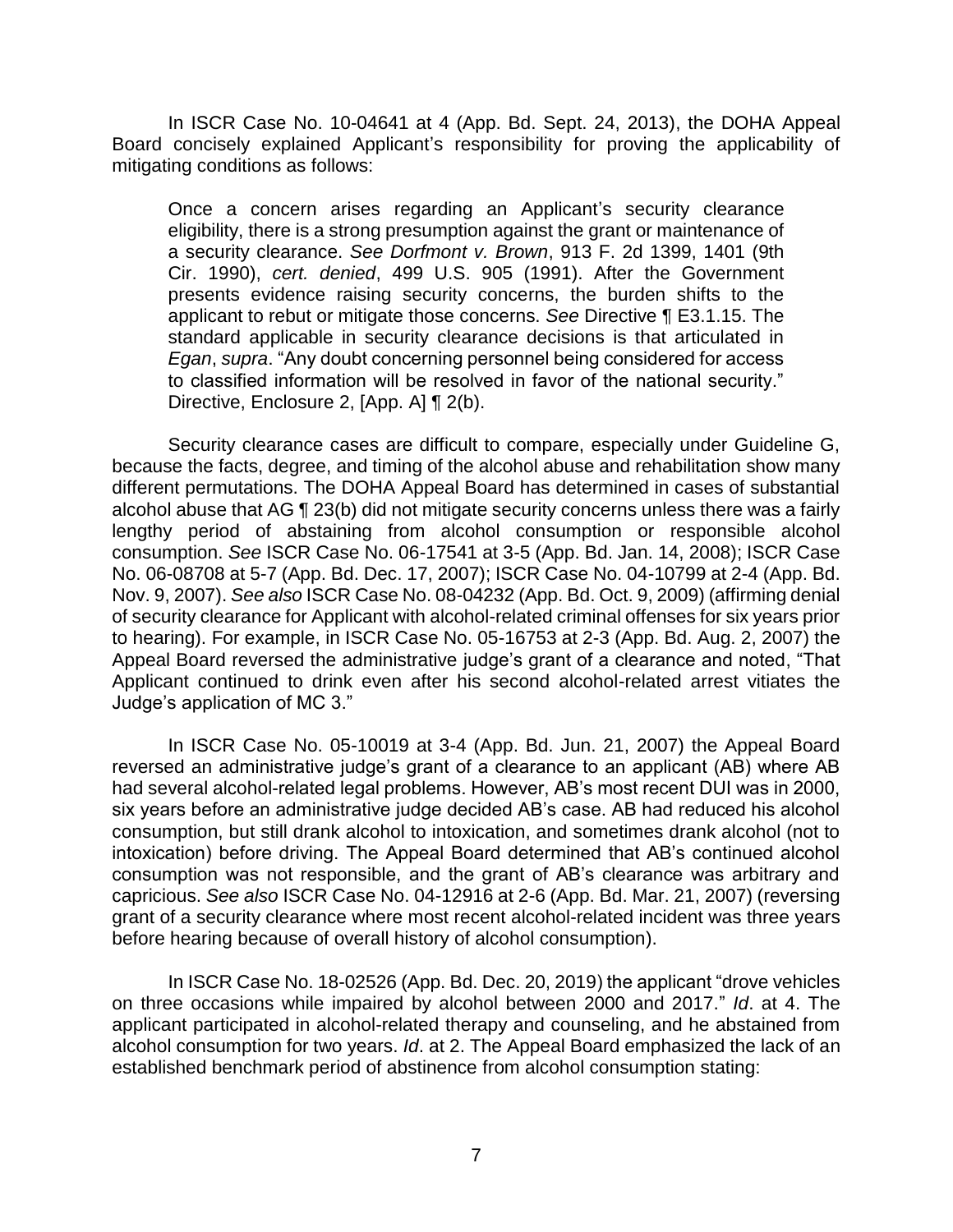As we have previously stated, the Directive does not specify how much time must pass to mitigate the various types of misconduct identified in the adjudicative guidelines. Contrary to the Judge's conclusion, the Board has repeatedly declined to establish a "benchmark" or "bright-line" rule for evaluating the recency of misconduct. The extent to which security concerns have become mitigated through the passage of time is a question that must be resolved based on the evidence as a whole.

 *Id*. at 3 (citing ISCR Case No. 18-01926 at 4 (App. Bd. Sept. 20, 2019) (reversing grant of security clearance for applicant with three alcohol-related driving incidents with most recent occurring in 2017)).

 I have carefully considered the Appeal Board's jurisprudence on alcohol consumption and Applicant's history of alcohol consumption. He reduced his alcohol consumption after his 2017 DWI. He completed Navy SATOP, after which he did not receive a diagnosis or recommendation to cease his alcohol consumption. He did not receive a recommendation that he participation in a more intensive alcohol-rehabilitation program. He currently drinks alcohol at a responsible level and limits his alcohol consumption to two drinks. There have not been any subsequent alcohol-related incidents involving the police and courts after 2017. Enough time has elapsed without alcohol- not cast doubt on his current reliability, trustworthiness, or judgment. Alcohol consumption related problems to enable a reasonable predictive judgment that his maladaptive use of alcohol is safely in the past. AG ¶ 23(a) applies. His history of alcohol consumption does security concerns are mitigated.

## **Criminal Conduct**

AG ¶ 30 describes the security concern about criminal conduct, "Criminal activity creates doubt about a person's judgment, reliability, and trustworthiness. By its very nature, it calls into question a person's ability or willingness to comply with laws, rules, and regulations."

AG ¶ 31 lists two conditions that could raise a security concern and may be disqualifying in this case: "(a) a pattern of minor offenses, any one of which on its own would be unlikely to affect a national security eligibility decision, but which in combination (including, but not limited to, a credible allegation, an admission, and matters of official record) of criminal conduct, regardless of whether the individual was formally charged, cast doubt on the individual's judgment, reliability, or trustworthiness"; and "(b) evidence prosecuted, or convicted."

 Applicant committed DWI offenses in 2011 and 2017, and underage alcohol consumption in 2011. These misdemeanor-level offenses are serious in that they entailed a risk of death, bodily injury, and property damage to Applicant and other drivers. AG  $\P$ 31(a) and 31(b) are established.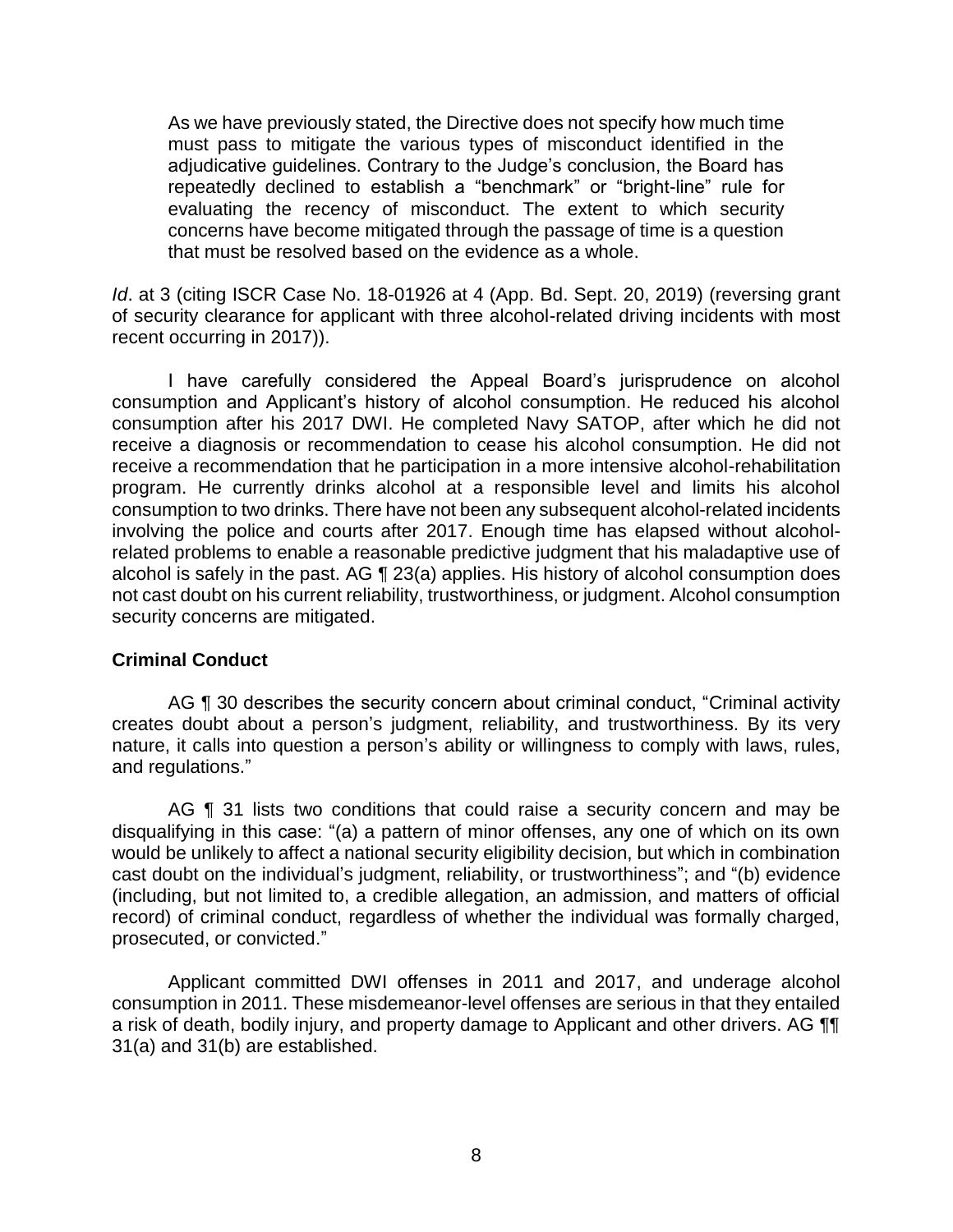AG ¶ 32 describes four conditions that could mitigate security concerns including:

(a) so much time has elapsed since the criminal behavior happened, or it happened under such unusual circumstances, that it is unlikely to recur and does not cast doubt on the individual's reliability, trustworthiness, or good judgment;

(b) the individual was pressured or coerced into committing the act and those pressures are no longer present in the person's life;

(c) no reliable evidence to support that the individual committed the offense; and

 (d) there is evidence of successful rehabilitation; including, but not limited to, the passage of time without recurrence of criminal activity, restitution, compliance with the terms of parole or probation, job training or higher education, good employment record, or constructive community involvement.

 Criminal conduct security concerns are mitigated for the same reasons they are mitigated under the Alcohol Consumption Guideline, *supra*.

### **Personal Conduct**

AG ¶ 15 explains why personal conduct is a security concern stating:

Conduct involving questionable judgment, lack of candor, dishonesty, or unwillingness to comply with rules and regulations can raise questions about an individual's reliability, trustworthiness, and ability to protect classified or sensitive information. Of special interest is any failure to cooperate or provide truthful and candid answers during national security investigative or adjudicative processes. The following will normally result in an unfavorable national security eligibility determination, security clearance action, or cancellation of further processing for national security eligibility:

(a) refusal, or failure without reasonable cause, to undergo or cooperate with security processing, including but not limited to meeting with a security investigator for subject interview, completing security forms or releases, cooperation with medical or psychological evaluation, or polygraph examination, if authorized and required; and

(b) refusal to provide full, frank, and truthful answers to lawful questions of investigators, security officials, or other official representatives in connection with a personnel security or trustworthiness determination.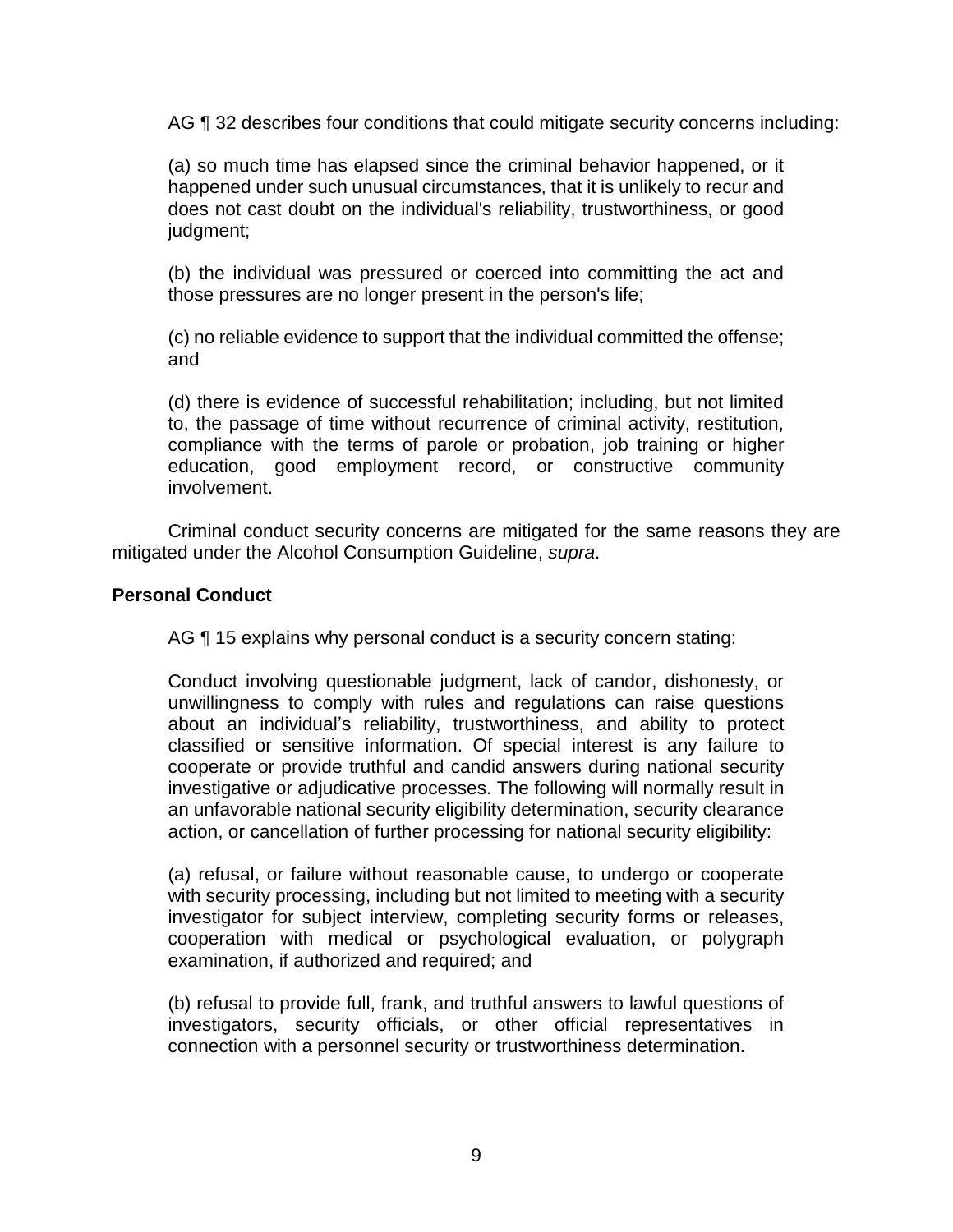AG **[1** 16 lists conditions that could raise a security concern and may be disqualifying in this case including:

(a) deliberate omission, concealment, or falsification of relevant facts from any personnel security questionnaire, personal history statement, or similar form used to conduct investigations, determine employment qualifications, award benefits or status, determine national security eligibility or trustworthiness, or award fiduciary responsibilities; and

(b) deliberately providing false or misleading information; or concealing or omitting information, concerning relevant facts to an employer, investigator, security official, competent medical or mental health professional involved in making a recommendation relevant to a national security eligibility determination, or other official government representative.

 The SOR alleges Applicant was not candid in his answers on his SCA about his honorable discharge from the Navy and his 2011 DWI. He credibly stated at the time he answered the questions, he believed his general discharge under honorable conditions met the criteria for an honorable discharge. He also believed he only needed to disclose his 2017 DWI because the 2011 DWI was more than seven years before he completed his SCA. He tried to explain the circumstances of his discharge from the Navy to the OPM investigator. Applicant has difficulty explaining some concepts and procedures. I do not believe he intended to deceive security officials with his answers on his SCA or the OPM investigator during his interview. Personal conduct security concerns are mitigated.

## **Whole-Person Concept**

Under the whole-person concept, the administrative judge must evaluate an Applicant's eligibility for a security clearance by considering the totality of the Applicant's conduct and all the circumstances. The administrative judge should consider the nine adjudicative process factors listed at AG ¶ 2(d):

(1) the nature, extent, and seriousness of the conduct; (2) the circumstances surrounding the conduct, to include knowledgeable participation; (3) the frequency and recency of the conduct; (4) the individual's age and maturity at the time of the conduct; (5) the extent to which participation is voluntary; (6) the presence or absence of rehabilitation and other permanent behavioral changes; (7) the motivation for the conduct; (8) the potential for pressure, coercion, exploitation, or duress; and (9) the likelihood of continuation or recurrence.

Under AG ¶ 2(c), "[t]he ultimate determination" of whether to grant a security clearance "must be an overall commonsense judgment based upon careful consideration of the guidelines" and the whole-person concept. My comments under Guidelines F, G, J, and E are incorporated in my whole-person analysis. Some of the factors in AG  $\P$  2(d) were addressed under those guidelines but some warrant additional comment.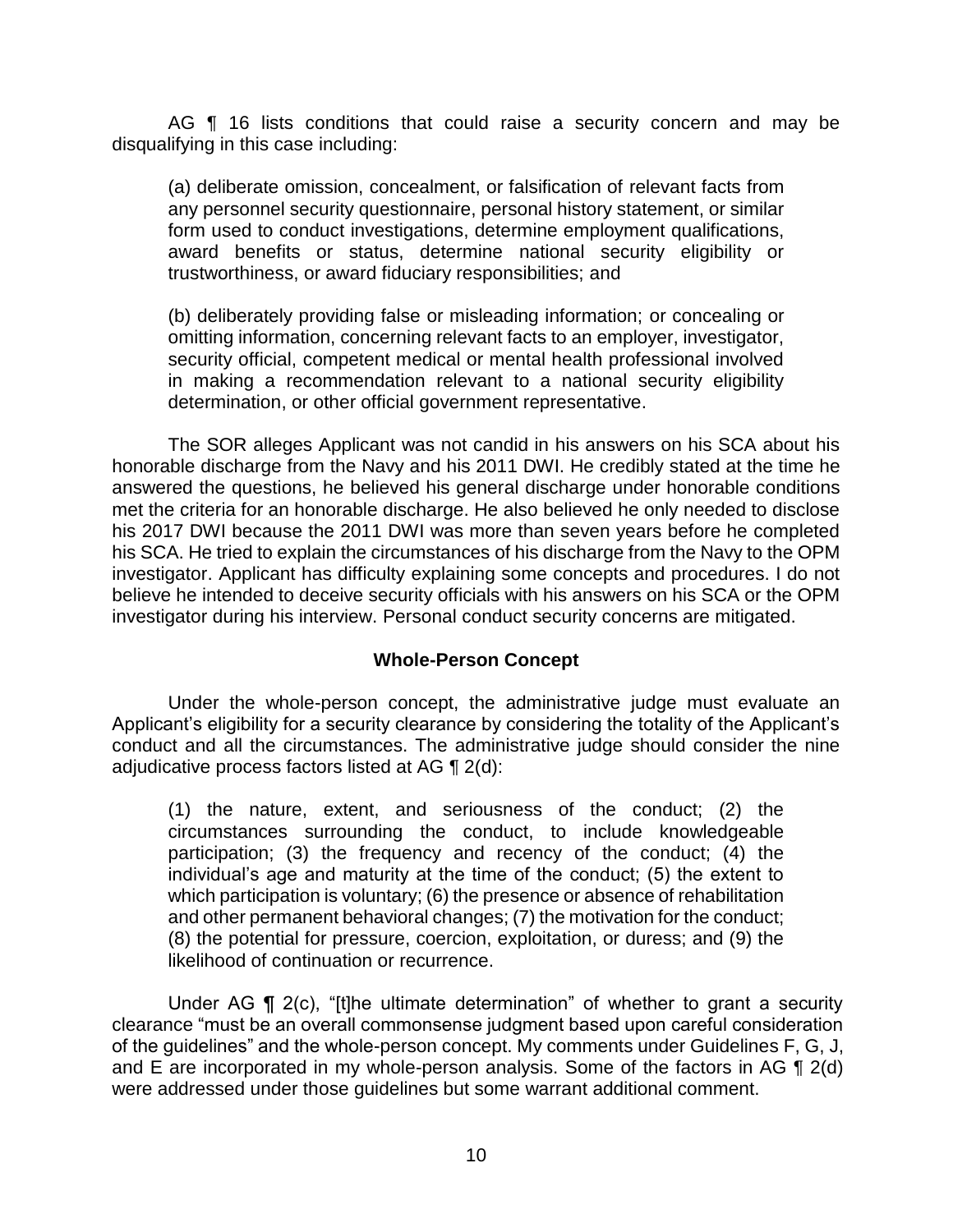Applicant is a 29-year-old database analyst working for a defense contractor. In 2010, he graduated from high school. He served in the Navy from 2010 to 2018. When he was discharged from the Navy, he was a petty officer third class. His Navy specialty was logistics specialist. He was discharged for serious misconduct, and he received a general discharge under honorable conditions.

 Applicant made sufficient progress resolving his delinquent debts. He has a payment plan with DRP, and he is addressing the sole remaining unpaid SOR debt. His DWIs in 2011 and 2017 are not recent. He drinks alcohol responsibly. He received the following Navy ribbons and medals: National Defense Service Medal; Navy "E" Ribbon (2); Navy Good Conduct Medal (2); Inherent Resolve Campaign Medal; Global War on Terrorism Service Medal; and Sea Service Deployment Ribbon.

 It is well settled that once a concern arises regarding an applicant's security clearance eligibility, there is a strong presumption against granting a security clearance. *See Dorfmont*, 913 F. 2d at 1401. I have carefully applied the law, as set forth in *Egan*, Exec. Or. 10865, the Directive, the AGs, and the Appeal Board's jurisprudence to the considerations, alcohol consumption, and criminal conduct security concerns. He refuted personal conduct security concerns. facts and circumstances in the context of the whole person. Applicant mitigated financial

### **Formal Findings**

 as required by Section E3.1.25 of Enclosure 3 of the Directive, are: Formal findings For or Against Applicant on the allegations set forth in the SOR,

| Paragraph 1, Guideline F:      | <b>FOR APPLICANT</b> |
|--------------------------------|----------------------|
| Subparagraphs 1.a through 1.f: | For Applicant        |
| Paragraph 2, Guideline G:      | <b>FOR APPLICANT</b> |
| Subparagraphs 2.a through 2.d: | For Applicant        |
| Paragraph 3, Guideline J:      | <b>FOR APPLICANT</b> |
| Subparagraph 3.a:              | For Applicant        |
| Paragraph 4, Guideline E:      | <b>FOR APPLICANT</b> |
| Subparagraphs 4.a through 4.c: | For Applicant        |